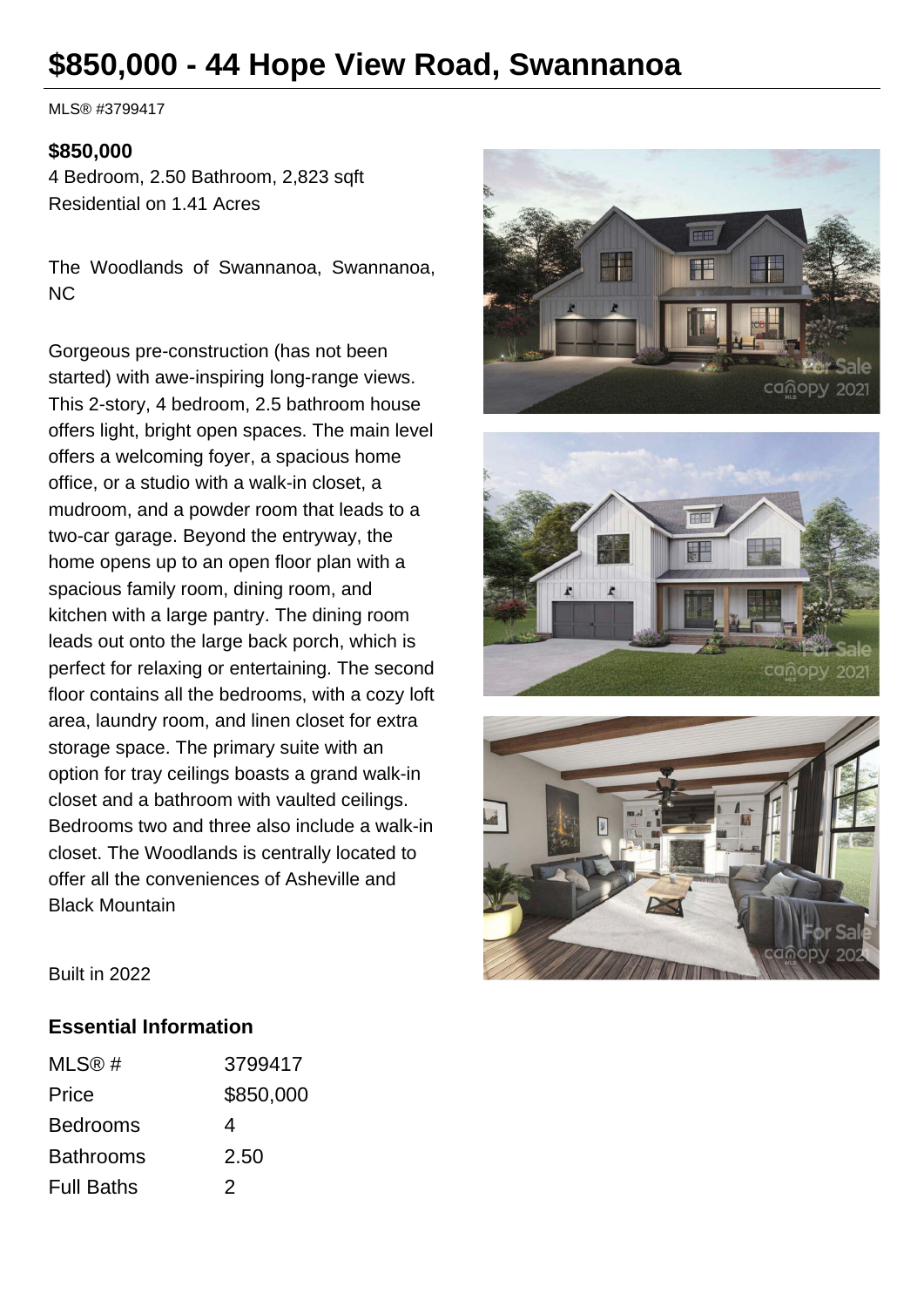| 1                              |
|--------------------------------|
| 2,823                          |
| 1.41                           |
| 2022                           |
| <b>Residential</b>             |
| <b>Single Family Residence</b> |
| Farmhouse                      |
| Active                         |
|                                |

# **Community Information**

| Address      | 44 Hope View Road          |
|--------------|----------------------------|
| Subdivision  | The Woodlands of Swannanoa |
| City         | Swannanoa                  |
| County       | <b>Buncombe</b>            |
| <b>State</b> | <b>NC</b>                  |
| Zip Code     | 28778                      |

## **Amenities**

| Garages    | Attached Garage, Garage - 2 Car |
|------------|---------------------------------|
| Waterfront | <b>None</b>                     |

#### **Interior**

| Interior Features | Cable Available, Garden Tub, Kitchen Island, Tray Ceiling, Walk-In                                                         |
|-------------------|----------------------------------------------------------------------------------------------------------------------------|
|                   | Closet(s), Walk-In Pantry                                                                                                  |
| Appliances        | Ceiling Fan(s), Dishwasher, Disposal, Electric Dryer Hookup, Exhaust<br>Hood, Gas Oven, Gas Range, Microwave, Refrigerator |
| Heating           | Heat Pump, Heat Pump                                                                                                       |
| Fireplace         | Yes                                                                                                                        |

## **Exterior**

| Lot Description | Mountain View, Sloped, Wooded, Views |
|-----------------|--------------------------------------|
| Roof            | Shingle, Metal                       |
| Construction    | <b>Hardboard Siding</b>              |

#### **School Information**

| Elementary | <b>WD Williams</b>    |
|------------|-----------------------|
| Middle     | <b>Charles D Owen</b> |
| High       | <b>Charles D Owen</b> |

## **Additional Information**